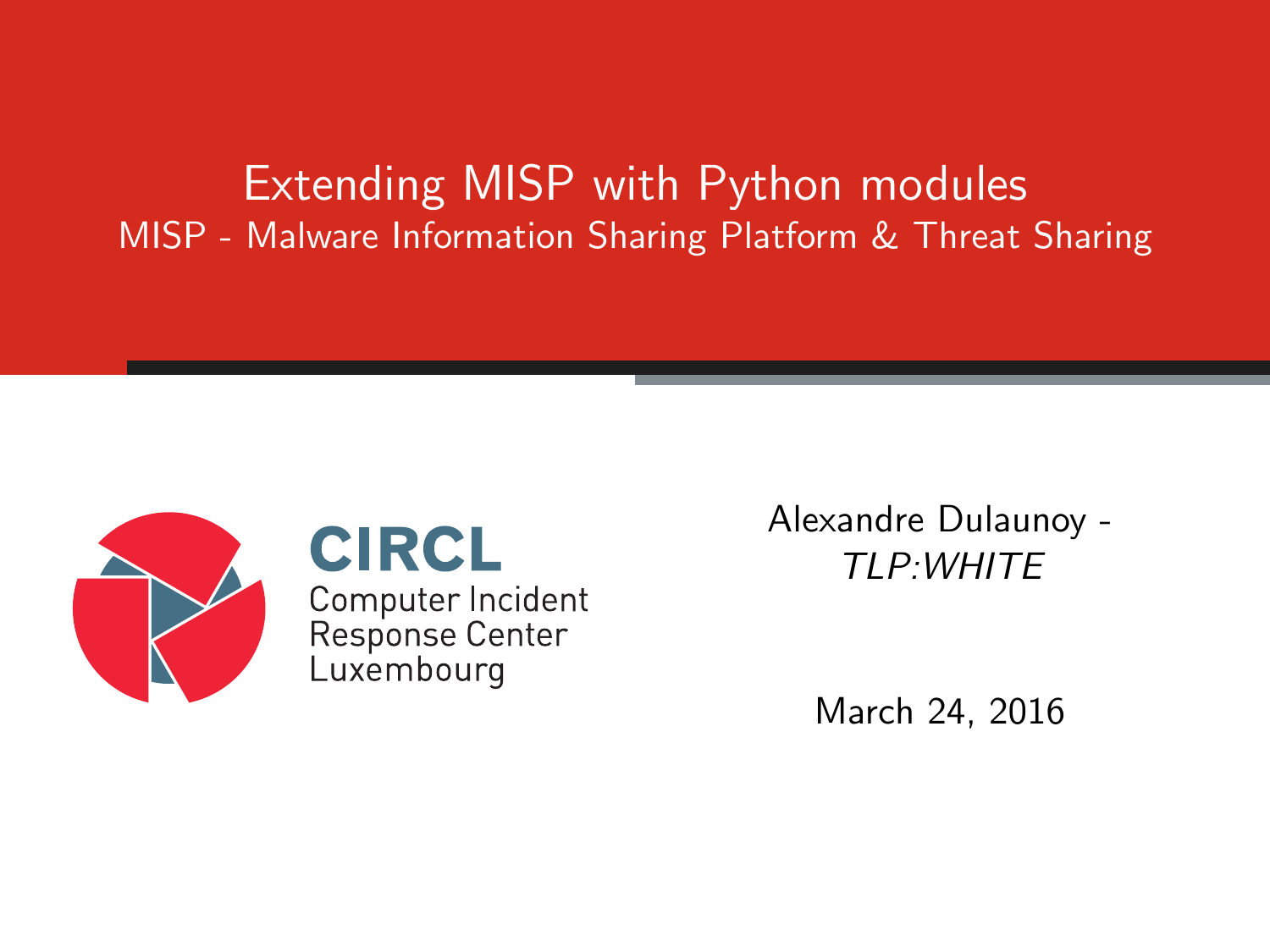# MISP modules - extending MISP with Python scripts



- Extending MISP with expansion modules with zero customization in MISP.
- A simple ReST API between the modules and MISP allowing auto-discovery of new modules with their features.
- Benefit from existing Python modules in Viper or any other tools.
- MISP modules functionnality introduced in MISP 2.4.28.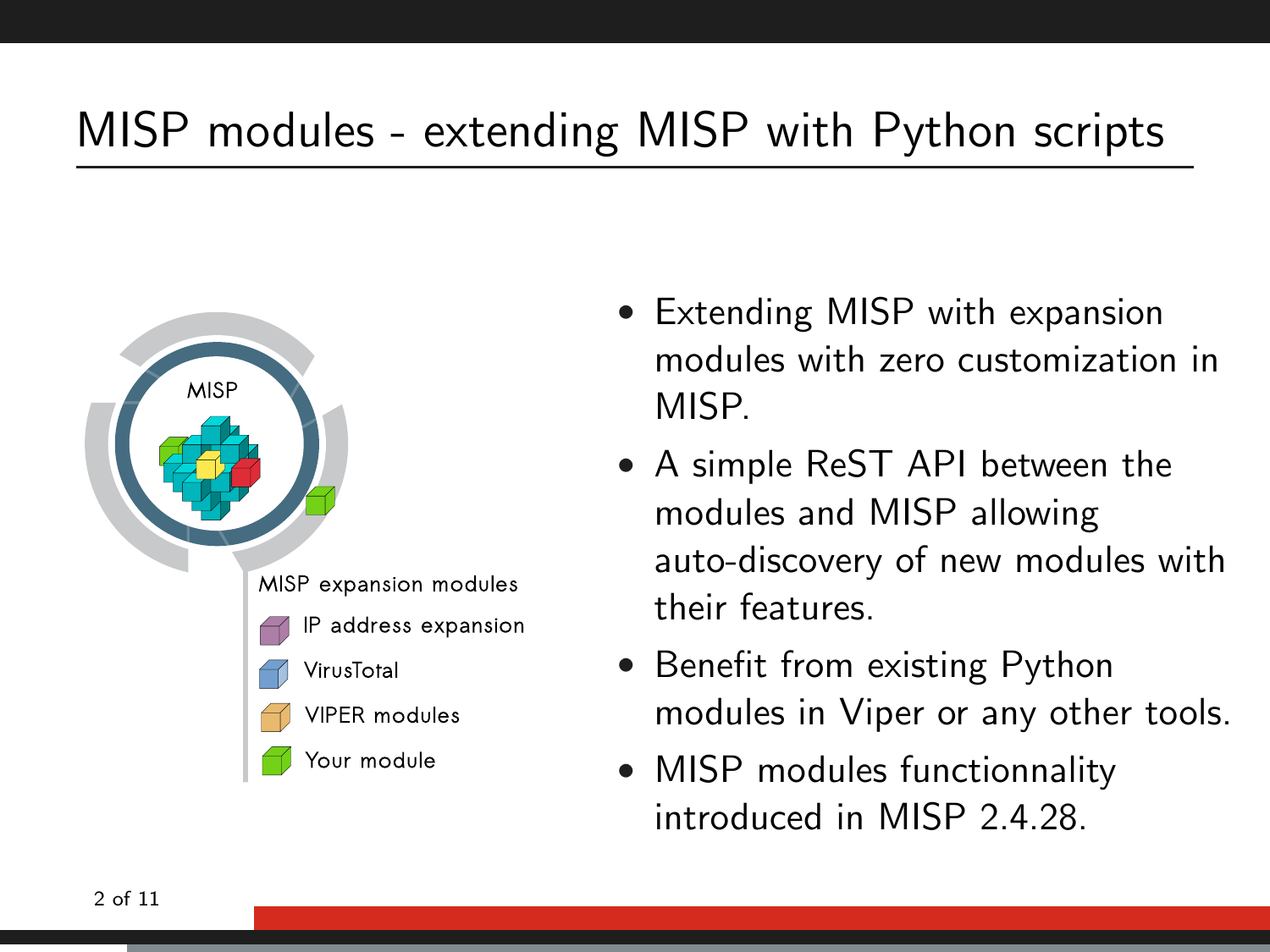- MISP modules can be run on the same system or on a remote server.
- Python 3 is required to run MISP modules.
	- git clone git@github.com:MISP/misp-modules.git
	- cd misp-modules
	- pip3 install -r REQUIREMENTS
	- cd bin
	- python3 misp-modules.py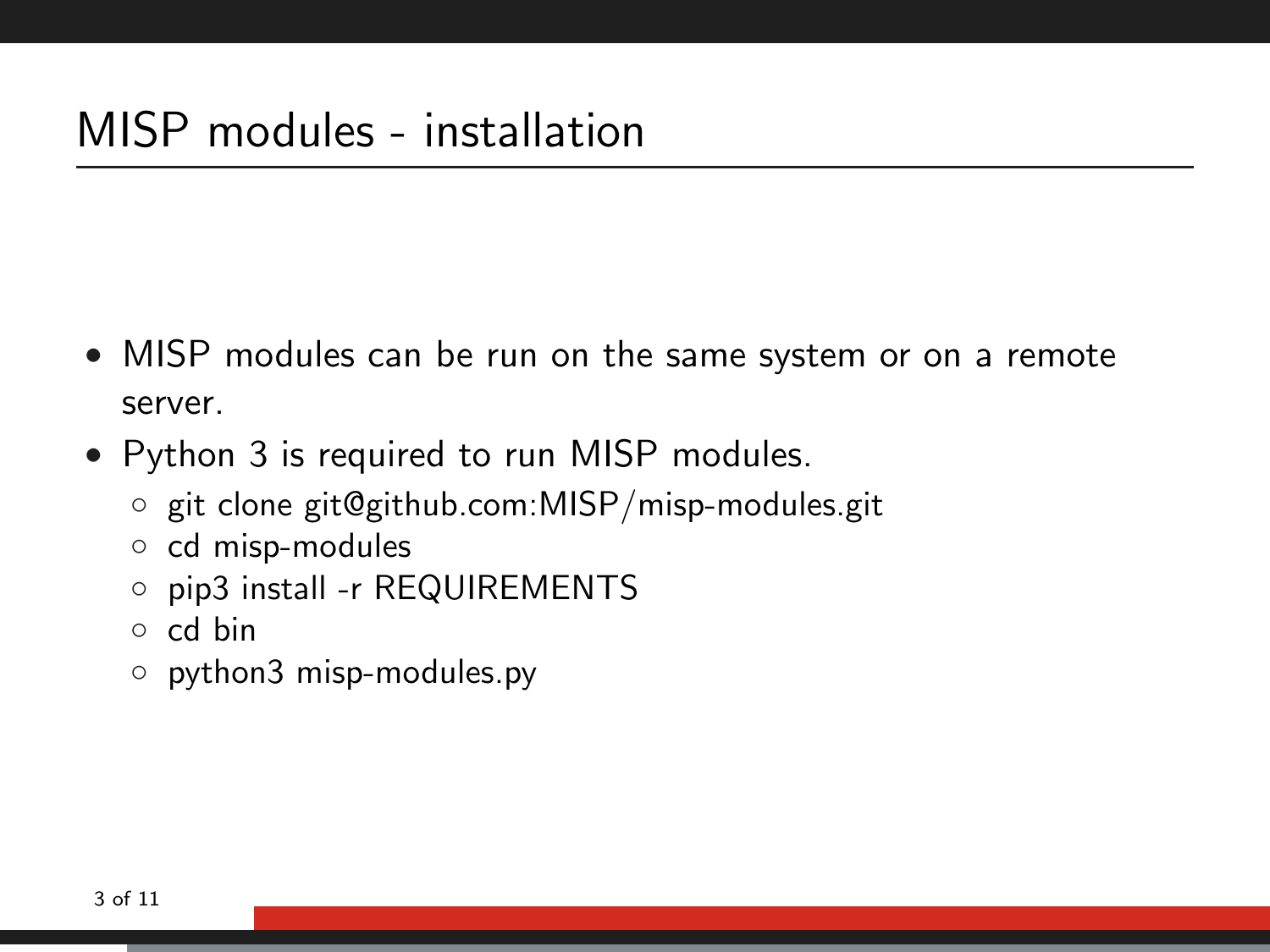## MISP modules - Simple REST API mechanism

• http://127.0.0.1:6666/modules - introspection interface to get all modules available

◦ returns a JSON with a description of each module

- http://127.0.0.1:6666/query interface to query a specific module ◦ to send a JSON to query the module
- MISP autodiscovers the available modules and the MISP site administrator can enable modules as they wish.
- If a configuration is required for a module, MISP adds automatically the option in the server settings.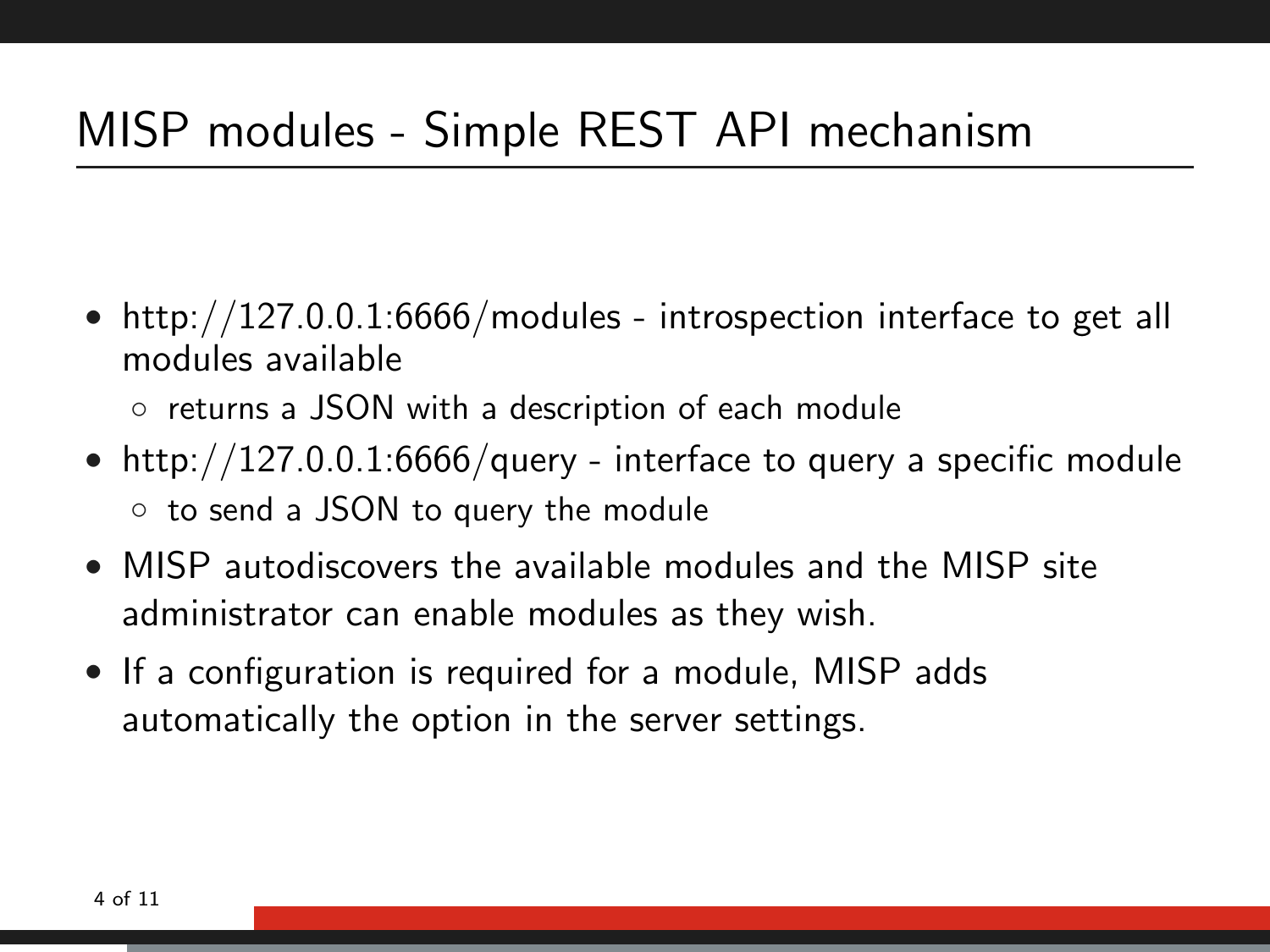### Finding available MISP modules

• curl -s http://127.0.0.1:6666/modules

```
1 \left\{ \begin{array}{ccc} 1 & \cdots & \cdots & \cdots \end{array} \right\}2 "type": "expansion",<br>3 "name": "dns".
3 "name": "dns",<br>4 "meta": \{4 " meta": {<br>
\frac{1}{2} " meta": {
5 " module - type ": [
6 " expansion",<br>
"
nover"
7 "hover"<br>8 1.
 8 a,
9 " description ": " Simple DNS expansion
                    service to resolve IP address from
                    MISP attributes ",
10 " author": "Alexandre Dulaunoy",<br>
11 " version": "0.1"
11 "version": "0.1"<br>12 },
12, \},
13 " mispattributes ": {
14 " output": [<br>15 " ip-src",
15 " ip-src",<br>16 " ip-dst"
16 "ip-dst"<br>17 ],
17 \qquad \qquad 1,18 " input ": [
19 "hostname",<br>20 "domain"
20 " domain "
21 ]
22 }
```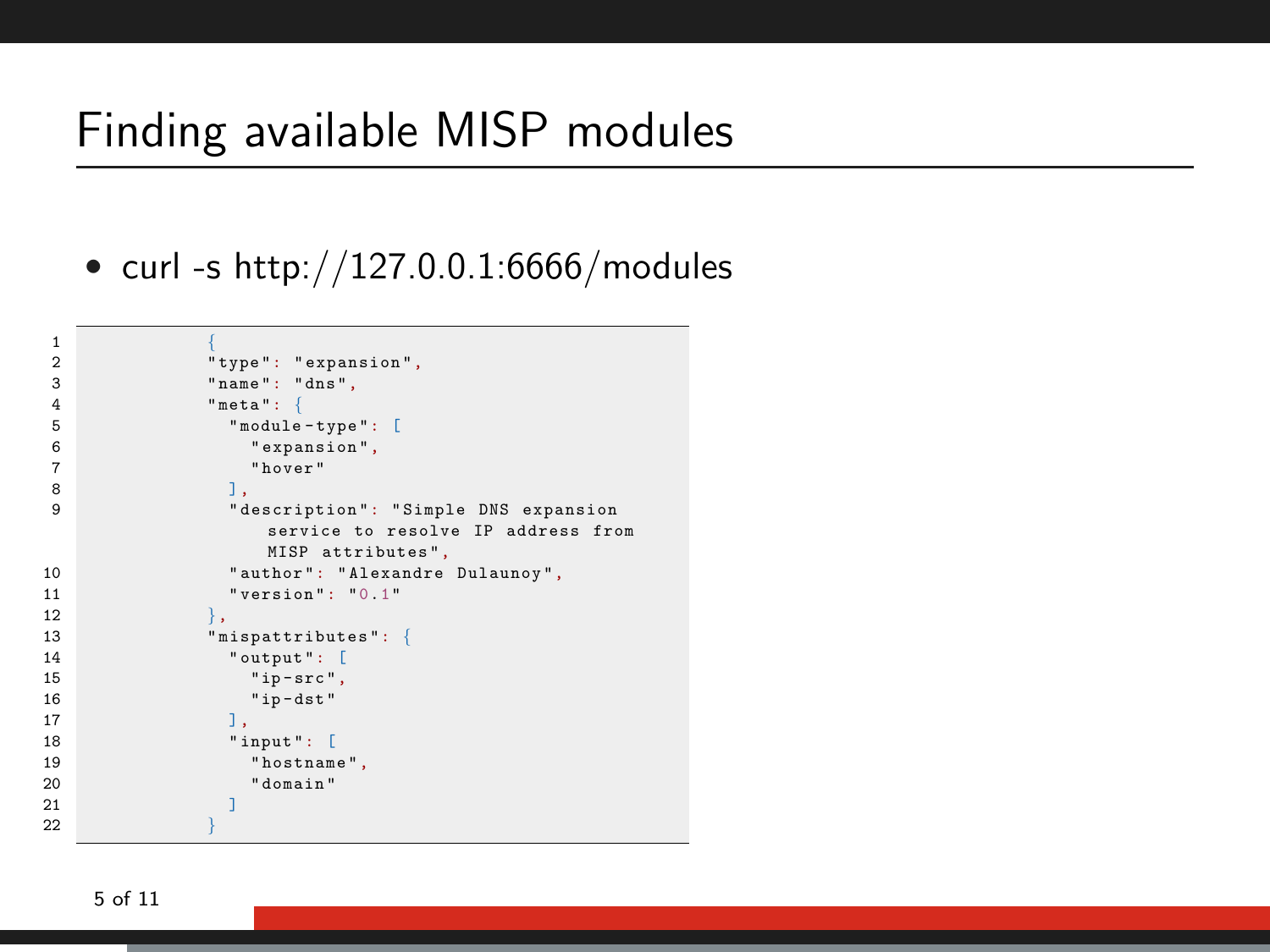• curl -s http://127.0.0.1:6666/query -H "Content-Type: application/json" –data @body.json -X POST

| body.json |  |  |                                                       |  |  |  |  |
|-----------|--|--|-------------------------------------------------------|--|--|--|--|
|           |  |  | $\{$ "module": "dns", "hostname": "www.circl.lu" $\}$ |  |  |  |  |

• and the response of the dns module:

1 {" results ": [{" values ": ["149.13.33.14"], 2 " types ": [" ip - src ", " ip - dst "]}]}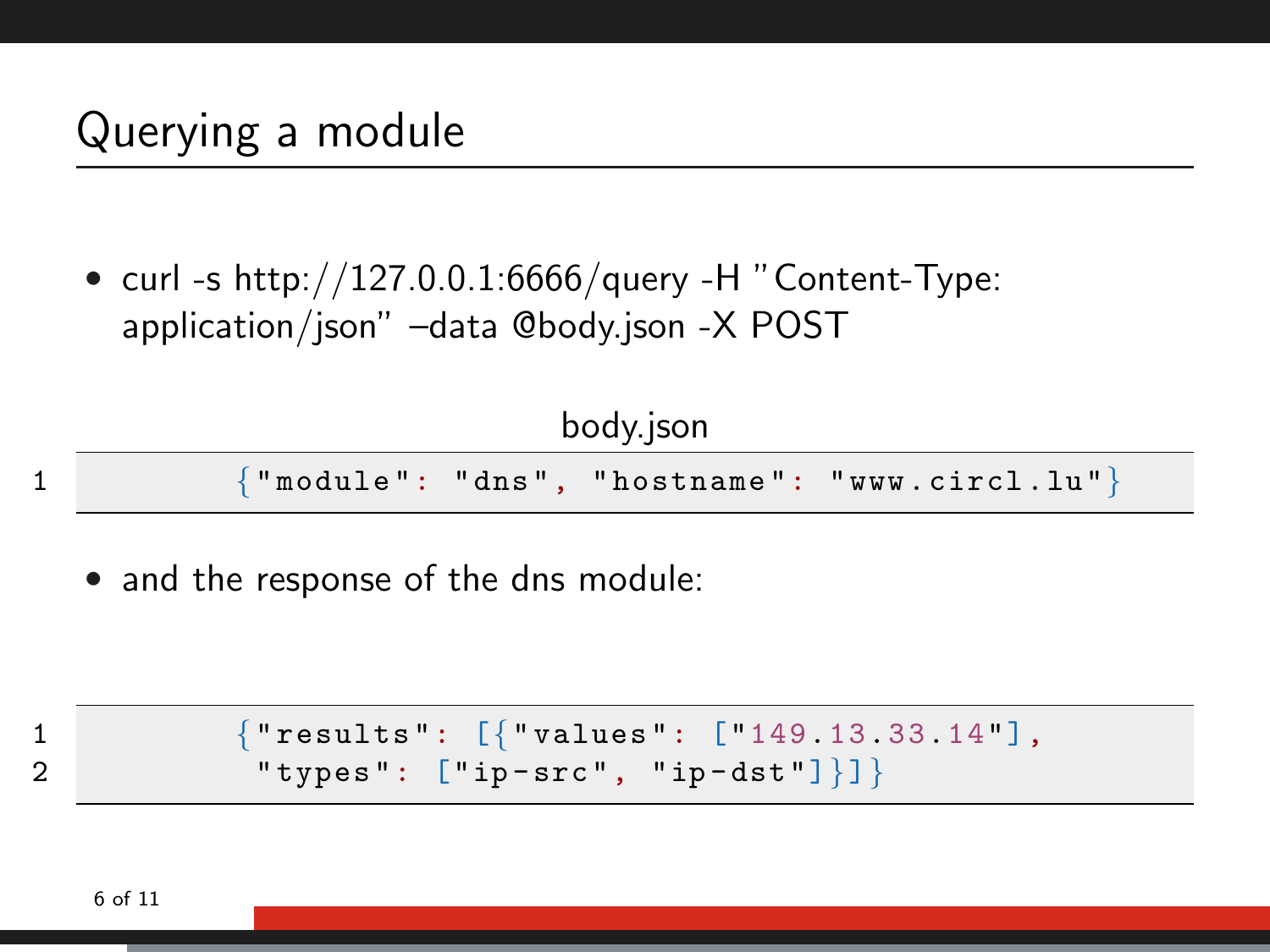# MISP modules - How it's integrated in the UI?

| Filters: All File Network Financial Proposal Correlation |  |         |  |                       |            |                     |                |
|----------------------------------------------------------|--|---------|--|-----------------------|------------|---------------------|----------------|
| Value                                                    |  | Comment |  | <b>Related Events</b> | <b>IDS</b> | <b>Distribution</b> | <b>Actions</b> |
| microsoft.com                                            |  |         |  |                       | No         | Inherit             | * 区 亩          |
| google.com                                               |  |         |  | 25                    | No         | Inherit             | * 区 亩          |
| circl.lu                                                 |  |         |  |                       | No         | Inherit             | * 区 亩          |

| <b>Attributes</b> | <b>Discussion</b>                                                   |             |                                                          |                       |            |
|-------------------|---------------------------------------------------------------------|-------------|----------------------------------------------------------|-----------------------|------------|
|                   | Choose the enrichment module that you wish to use for the expansion |             |                                                          |                       |            |
|                   |                                                                     |             | dns                                                      |                       |            |
| next »            | <b>Viey</b>                                                         |             | Cancel                                                   |                       |            |
|                   |                                                                     |             |                                                          |                       |            |
|                   | 日 0 20                                                              |             | Filters: All File Network Financial Proposal Correlation |                       |            |
| <b>Org</b>        | Category                                                            | <b>Type</b> | Value<br><b>Comment</b>                                  | <b>Related Events</b> | <b>IDS</b> |
|                   | Network activity                                                    | domain      | microsoft.com                                            |                       | <b>No</b>  |
|                   | Network activity                                                    | domain      | google.com                                               | 25                    | <b>No</b>  |
|                   | Natwork octivity                                                    | domain.     | circl lu-                                                |                       | <b>MA</b>  |

#### **Enrichment Results**

Below you can see the attributes that are to be created. Make sure that the categories and the types are correct, often several options will be offered based on an inconclusive automatic resolution.

| Value          | Category         | Type                      | IDS                                 | Comment                               | <b>Actions</b> |
|----------------|------------------|---------------------------|-------------------------------------|---------------------------------------|----------------|
| 23.100.122.175 | Network activity | $\mathbf{v}$ ip-src       | $\Box$<br>$\boldsymbol{\mathrm{v}}$ | Imported via the freetext import.   * |                |
|                |                  |                           |                                     |                                       |                |
| Submit         |                  | ip-src                    | ip-dst<br>$\rightarrow$             |                                       | Change all     |
|                |                  |                           |                                     |                                       |                |
|                |                  | Update all comment fields |                                     |                                       | Change all     |
| 7 of 11        |                  |                           |                                     |                                       |                |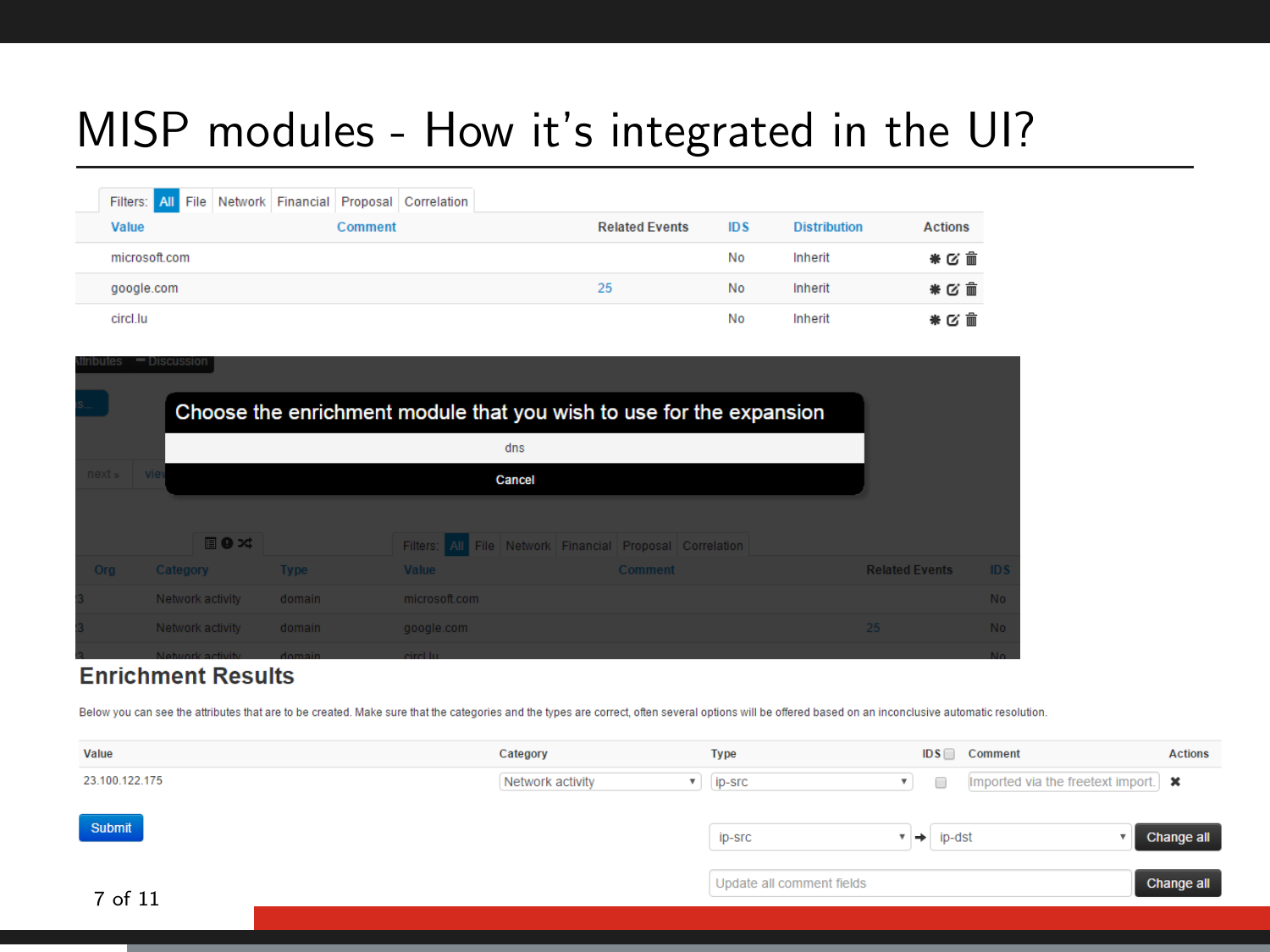## MISP modules - configuration in the UI

|                   | <b>Server settings</b>                      |                                                        |                    |                             |                   |                      |                    |                             |
|-------------------|---------------------------------------------|--------------------------------------------------------|--------------------|-----------------------------|-------------------|----------------------|--------------------|-----------------------------|
| Overview          | MISP settings (18)                          | GnuPG settings (3)                                     | Proxy settings (5) | Security settings (2)       | Misc settings (1) | Plugin settings (22) | <b>Diagnostics</b> | <b>Workers</b>              |
| <b>Enrichment</b> |                                             |                                                        |                    |                             |                   |                      |                    |                             |
| <b>Priority</b>   | <b>Setting</b>                              |                                                        | Value              |                             |                   |                      | <b>Description</b> |                             |
| Critical          |                                             | Plugin.Enrichment services enable                      | true               |                             |                   |                      |                    | Enable/disable the enrichm  |
|                   | Recommended Plugin.Enrichment_services_url  |                                                        | http://127.0.0.1   |                             |                   |                      |                    | The url used to access the  |
|                   | Recommended Plugin.Enrichment services port |                                                        | 6666               |                             |                   |                      |                    | The port used to access the |
|                   | Recommended Plugin.Enrichment_cve_enabled   |                                                        | false              |                             |                   |                      |                    | Enable or disable the cve n |
|                   | Recommended Plugin.Enrichment_dns_enabled   |                                                        | true               |                             |                   |                      |                    | Enable or disable the dns r |
|                   |                                             | Recommended Plugin.Enrichment_sourcecache_enabled      | false              |                             |                   |                      |                    | Enable or disable the sourc |
|                   |                                             | Recommended Plugin, Enrichment sourcecache archivepath |                    |                             |                   |                      |                    | Set this required module sp |
|                   |                                             | Recommended Plugin.Enrichment passivetotal enabled     | true               |                             |                   |                      |                    | Enable or disable the passi |
|                   |                                             | Recommended Plugin, Enrichment passivetotal username   |                    | alexandre.dulaunov@circl.lu |                   |                      |                    | Set this required module sp |
|                   |                                             | Recommended Plugin.Enrichment passivetotal password    |                    |                             |                   |                      |                    | Set this required module so |
|                   |                                             |                                                        |                    |                             |                   |                      |                    |                             |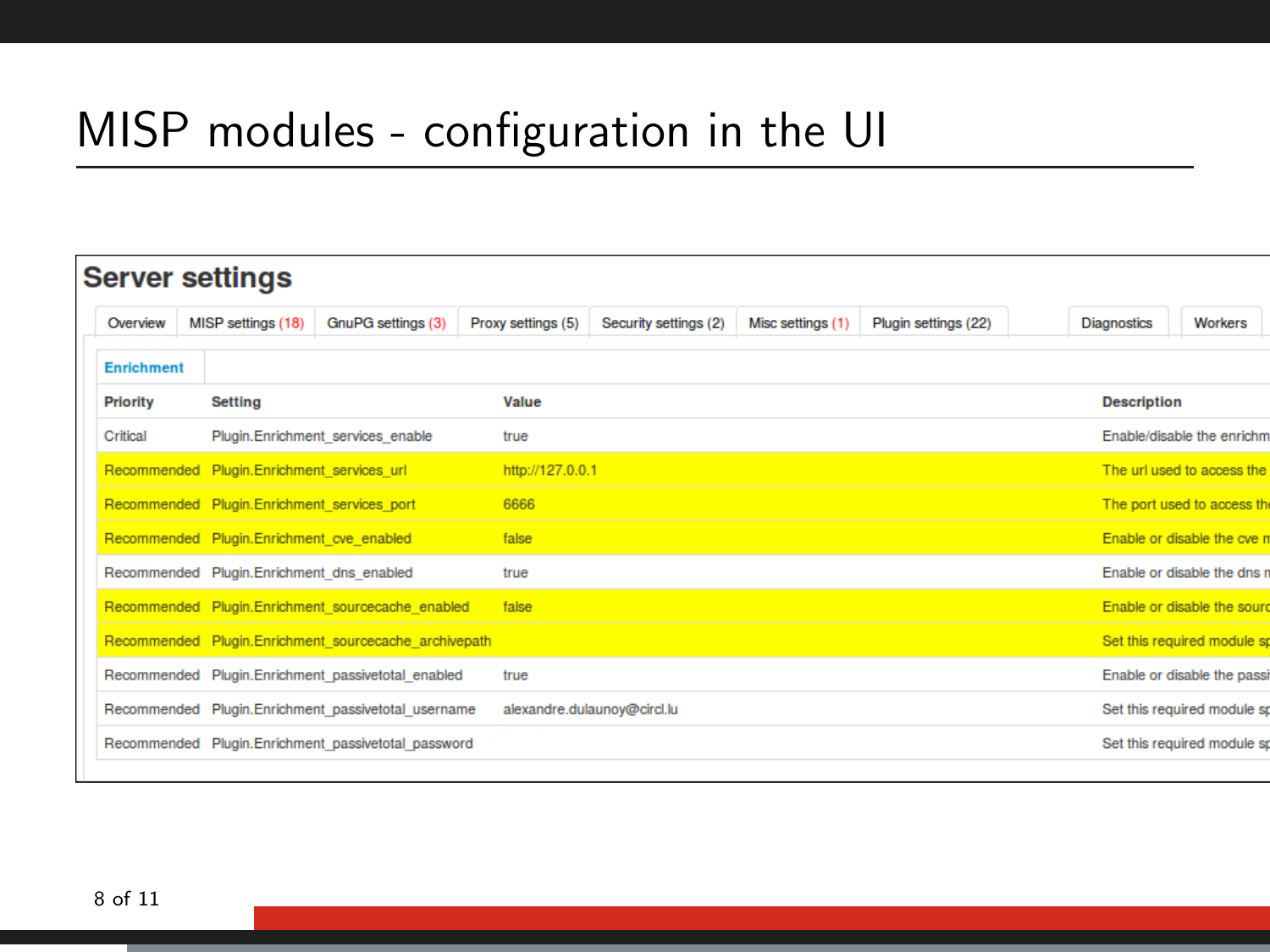## Creating your module

```
import json
import dns. resolver
misperrors = {'error' : 'Error'}<br>mispattributes = {'input': ['hostname', 'domain'], 'output': ['ip-src', 'ip-dst']}<br>moduleinfo = {'version': '01' 'author': 'Alexandre-Dulaunov'
                       ' description ': 'Simple_DNS expansion service_to_resolve_lP_address_from MISP_attributes', 'module−tvpe': ['expansion','hover']}
def handler ( q=False ) :
      if q is False:
            return False
      request = is on. loads(a)if request.get ('hostname'):
            to query = request['hostname']elif request.get ('domain'):
            to query = request['domain']e l s e :
            return False
       r eturn False<br>
r = \text{dns} \cdot \text{resolver} \cdot \text{Resolver}()<br>
r \cdot \text{timeout} = 2r . timeout = 2<br>r lifetime = 2
       r.lifetime = 2<br>r.nameservers = ['8.8.8.8']<br>try:
      answer = r. query (toquery, 'A')<br>except dns. resolver. NXDOMAIN:
       answer = r.query(toquery, 'A')<br>except dns.resolver.NXDOMAIN:<br>misperrors['error'] = "NXDOMAIN"<br>return misperrors
      return misperrors<br>except dns . exception . Timeout :<br>misperrors ['error'] = "Ti<br>return misperrors
      misperrors ['error'] = "Timeout"<br>return misperrors<br>except:
       except :<br> misperrors ['error'] = "DNS_resolving_error"<br> return misperrors
       return misperrors<br>r = {'results': [{'types': mispattributes['output'], 'values':[str(answer[0])]}]}<br>return r
def introspection ():
      return mispattributes
def version():
      return moduleinfo
```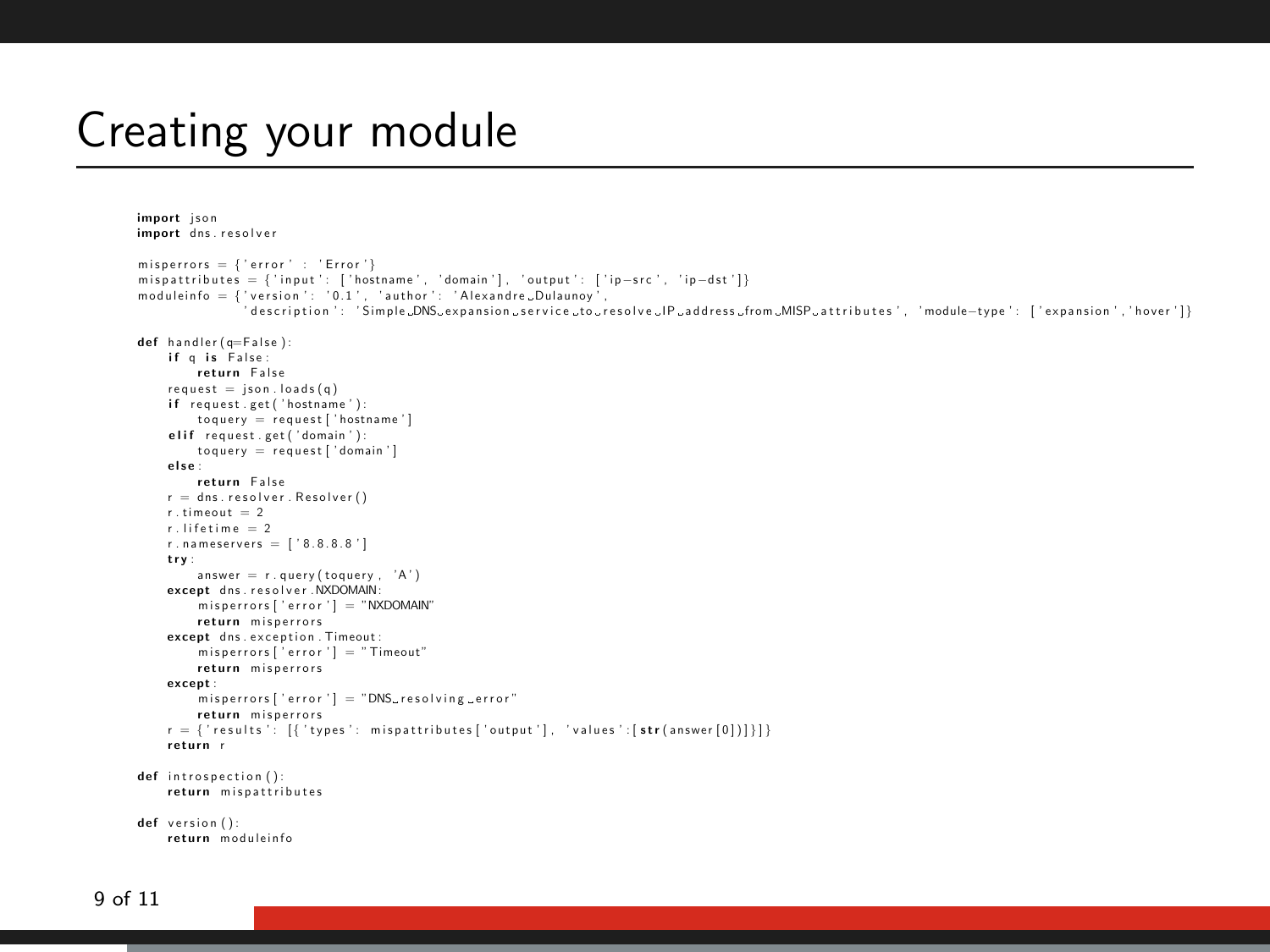### Testing your module

- Copy your module dns.py in modules/expansion/
- Restart the server misp-modules.py

[ a d u l a u : ˜ / g i t /misp−m odule s / b i n ] \$ py t h o n 3 misp−m odule s . py 2016-03-20 19:25:43,748 - misp-modules - INFO - MISP modules passivetotal imported  $2016-03-20$  19:25:43.787 – misp-modules – INFO – MISP modules sourcecache imported  $2016-03-20$  19:25:43, 789  $-$  misp-modules  $-$  INFO  $-$  MISP modules cve imported 2016-03-20 19:25:43.790 - misp-modules - INFO - MISP modules dns imported 2016-03-20 19:25:43.797 - misp-modules - INFO - MISP modules server started on TCP port 6666

- Check if your module is present in the introspection
- curl -s http://127.0.0.1:6666/modules
- If yes, test it directly with MISP or via curl